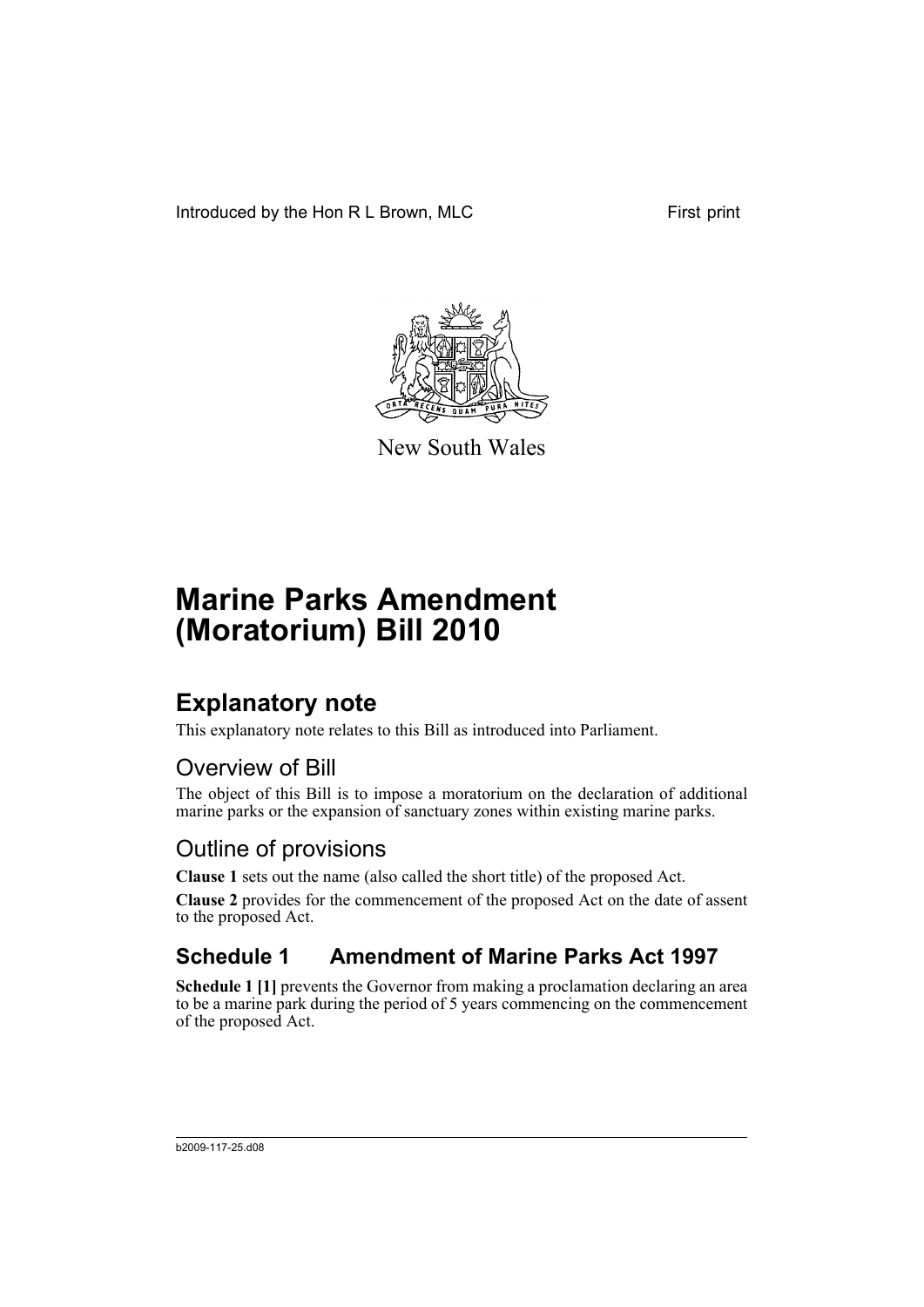Marine Parks Amendment (Moratorium) Bill 2010

Explanatory note

**Schedule 1 [3]** prevents the Governor from making a regulation that would extend the area within a marine park that comprises a sanctuary zone during the period of 5 years commencing on the commencement of the proposed Act. **Schedule 1 [2]** makes a consequential amendment.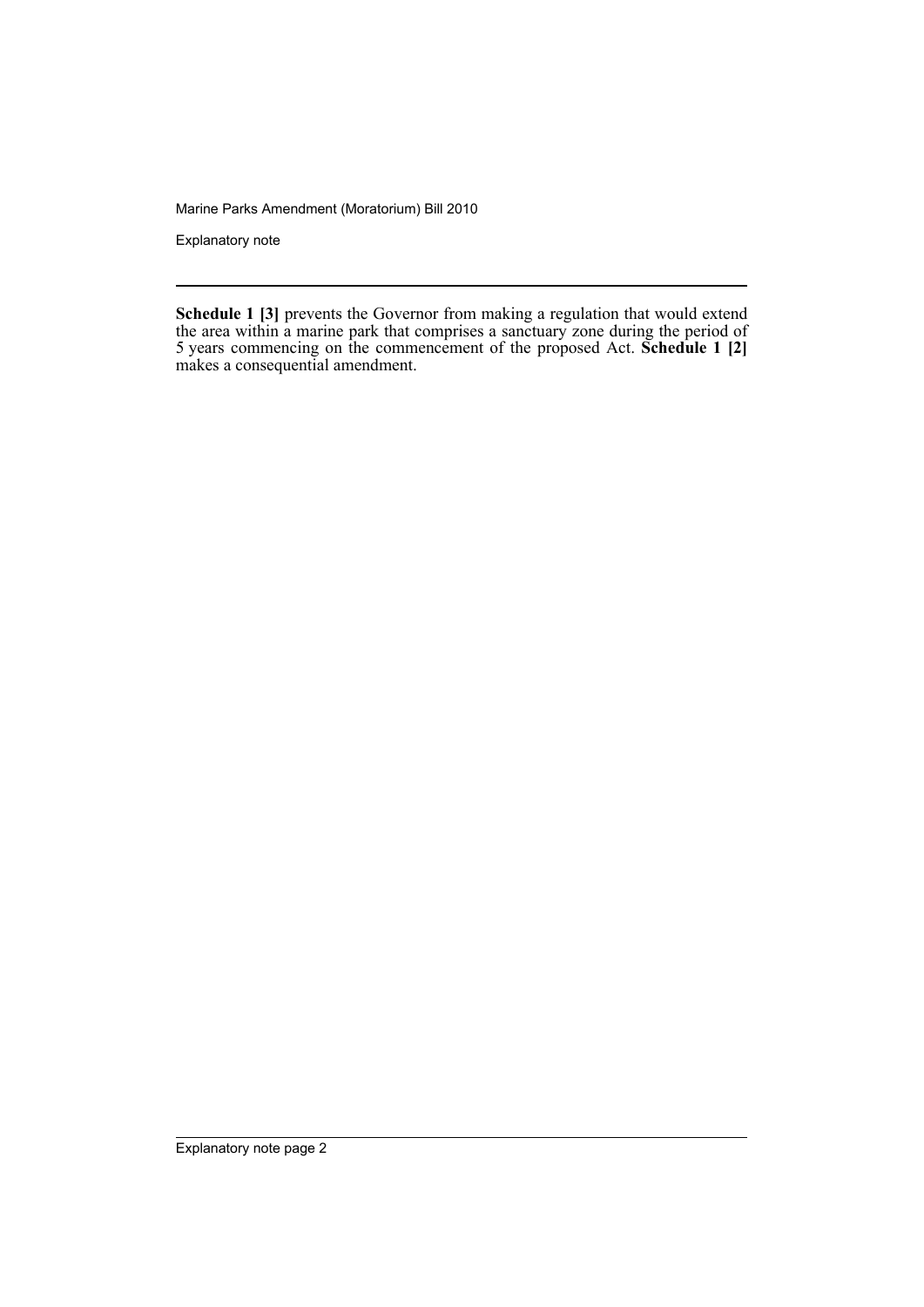Introduced by the Hon R L Brown, MLC First print



New South Wales

# **Marine Parks Amendment (Moratorium) Bill 2010**

### **Contents**

|   |                                                     | Page |
|---|-----------------------------------------------------|------|
| 1 | Name of Act                                         |      |
|   | 2 Commencement                                      |      |
|   | Schedule 1 Amendment of Marine Parks Act 1997 No 64 |      |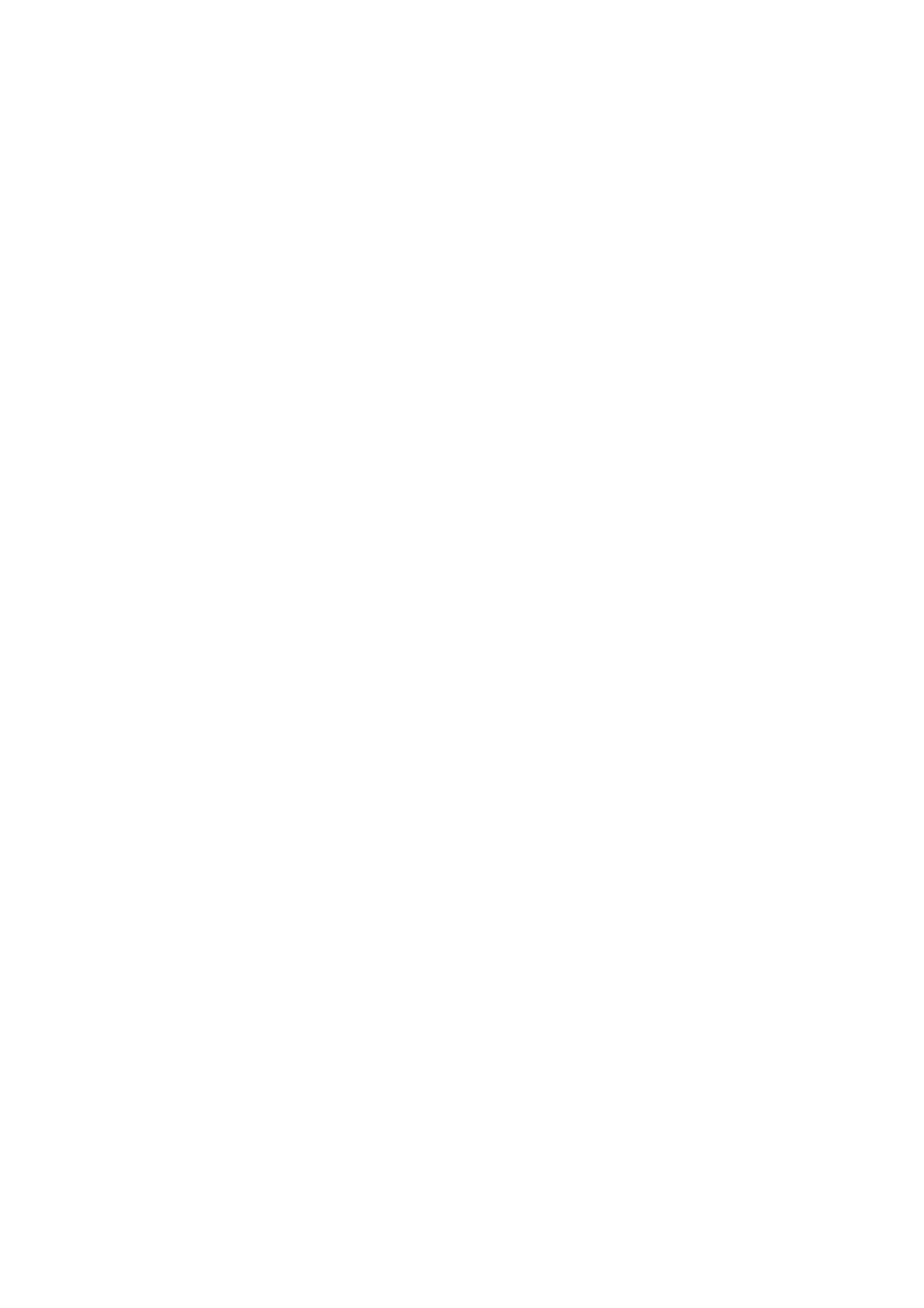

New South Wales

## **Marine Parks Amendment (Moratorium) Bill 2010**

No , 2010

#### **A Bill for**

An Act to amend the *Marine Parks Act 1997* to impose a moratorium on the declaration of additional marine parks or the expansion of sanctuary zones within existing marine parks.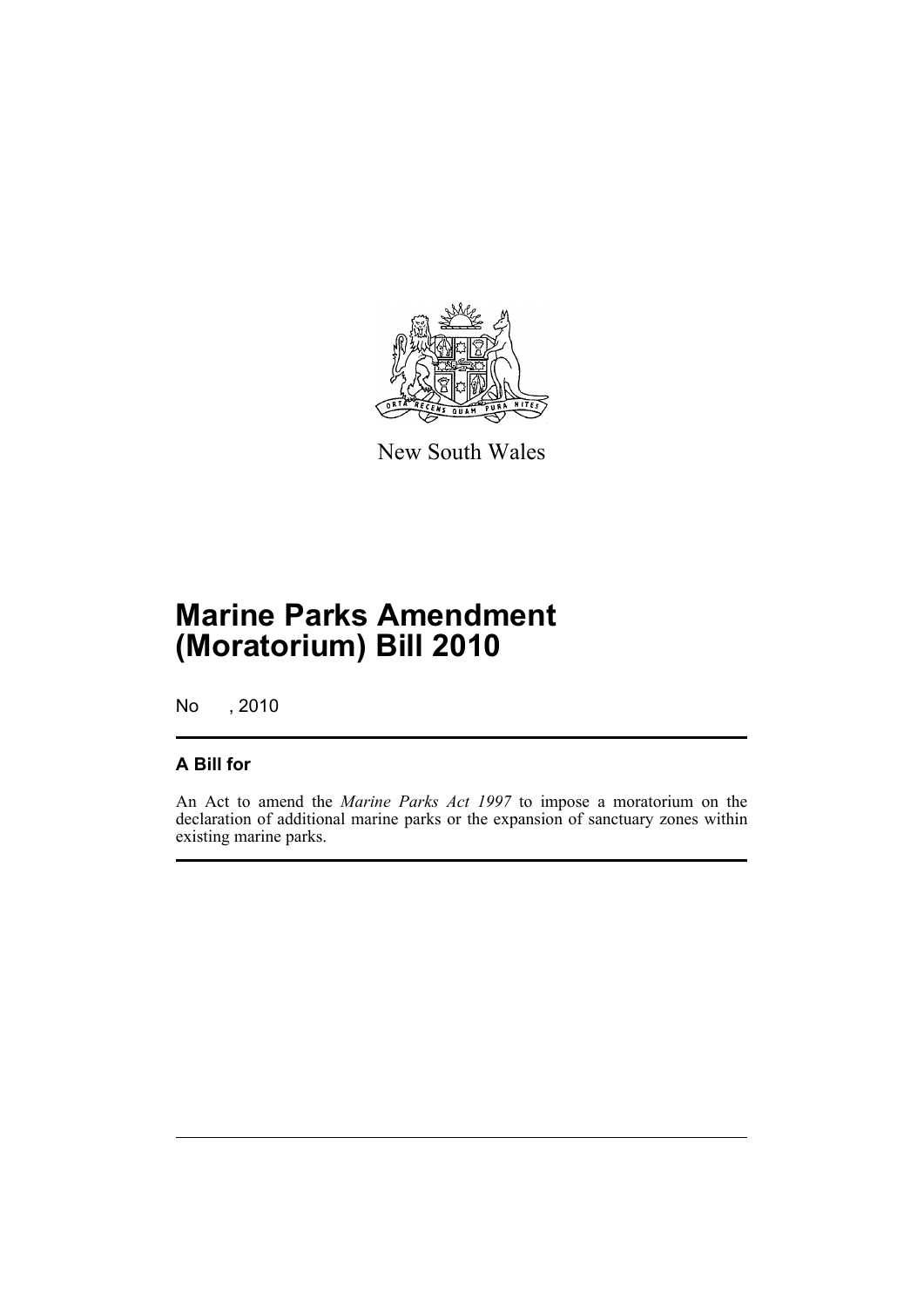<span id="page-5-1"></span><span id="page-5-0"></span>

| The Legislature of New South Wales enacts:                    |                |
|---------------------------------------------------------------|----------------|
| Name of Act                                                   | $\mathcal{P}$  |
| This Act is the Marine Parks Amendment (Moratorium) Act 2010. | 3              |
| Commencement                                                  | $\overline{a}$ |
| This Act commences on the date of assent to this Act.         | 5              |